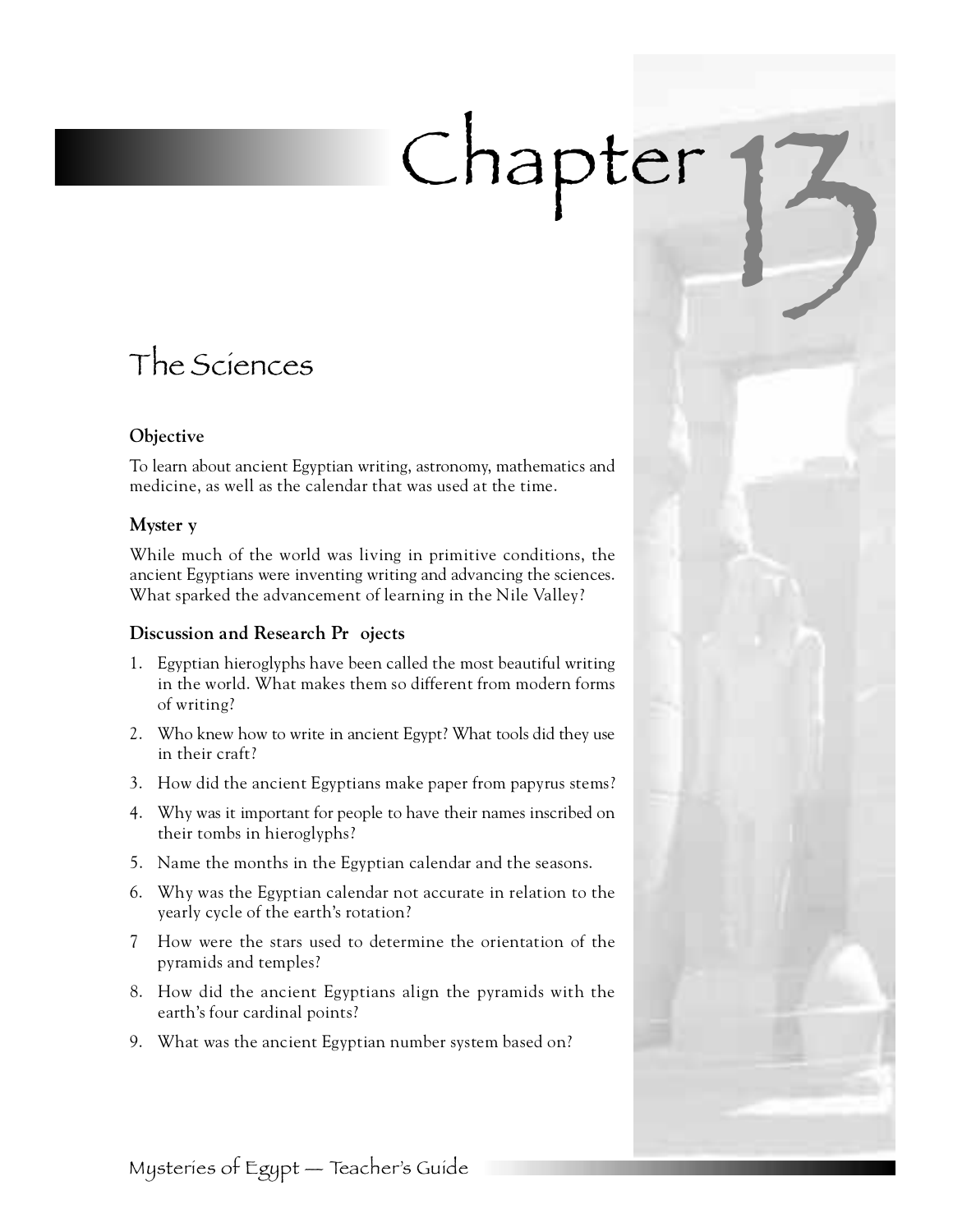- 10. How did the Egyptians write numbers? Can you explain how they added and multiplied?
- 1 1 . How did the Egyptians measure length? Do you know of any other measuring system that used the human body as a basis of measurement?
- 12. How did the ancient Egyptians explain the causes of illness?
- 1 3 . Besides prescribed medicines, what else did doctors use to treat their patients? Do you think this would have had a positive effect on patients? Explain why.
- 14. What test did women use to find out if they were pregnant?
- 15. Where does the modern symbol for prescriptions come from?

# **Creative Projects**

- 1. Use **Activity Sheet 31** to learn about hieroglyphs.
- 2. Use **Activity Sheet 32** to make a cartouche.
- 2. Use **Activity Sheet 33** to write numbers the way the ancient Egyptians did.

# **For Further Resear** ch

- 1 . Find out more about the three types of hieroglyphic symbols: phonograms, logograms and determinatives.
- 2 . Find out how Jean-François Champollion unlocked the secrets of hieroglyphs by studying the Rosetta Stone and other documents.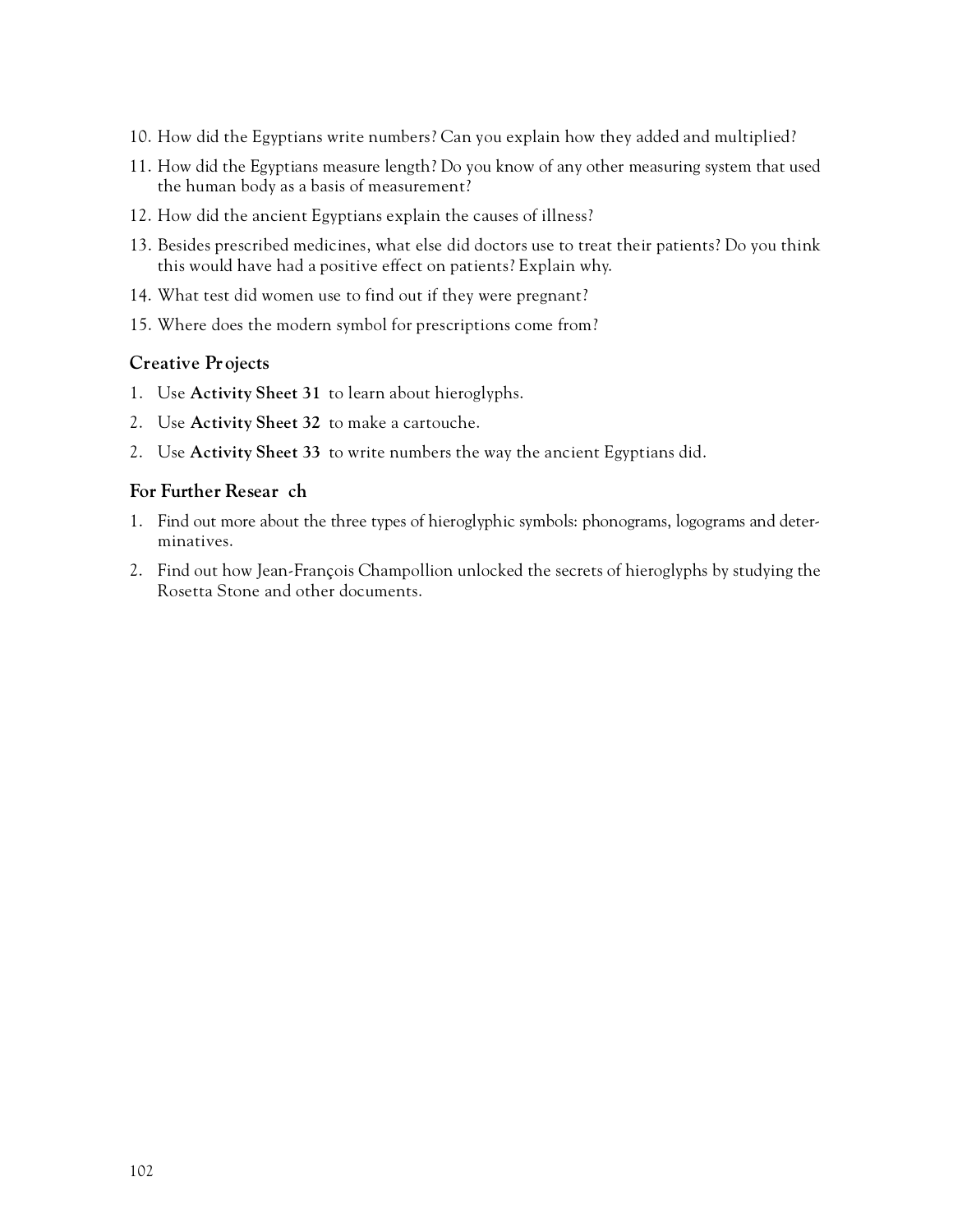# FACT SHEET: The Sciences

# **Writing — Hier oglyphs**

The word "hieroglyph" literally means "sacred carvings". The Egyptians carved and painted hieroglyphic inscriptions on temple walls. This form of pictorial writing was also found on tombs, sheets of papyrus, wooden tablets covered with a stucco wash, potsherds and fragments of limestone.

The ancient language was written by scribes who went through a long apprenticeship before they mastered the skill of writing. A scribe's equipment consisted of a stone or wooden palette containing two cakes of ink, usually red and black, a leather bag or pot filled with water, and a set of reed brushes.

To make the paper-like writing material, the exterior of the papyrus stems was discarded



A spell (written in hieroglyphs) to unite the ba (soul) of a deceased person with its mummy Drawing: Catherine Fitzpatrick Photo: Harry Foster (CMC S98 3518)

and the interior was cut into thin strips. The strips were soaked in water and beaten to break down and flatten the fibres. They were then layered crosswise and lengthwise to produce a sheet, which was beaten again to mesh the strips together. Weights were placed on the sheets while they dried. Once dry, the sheets were rolled up and stored until needed.

Hieroglyphic text from the Book of the Dead Photo: Harry Foster (CMC S98 3572)

Hieroglyphics are an original form of writing out of which other forms have evolved. Two of the newer forms were called hieratic and demotic. Hieratic was a simplified form of hieroglyphics used for administrative and business purposes, as well as for literary, scientific and religious texts. Demotic, a Greek word meaning "popular script", was in general use for the daily requirements of society. In the third century A.D., hieroglyphic writing began to be replaced by Coptic, a form of Greek writing. The last hieroglyphic text was written at the Temple of Philae in A.D. 450. The spoken Egyptian language was superseded by Arabic in the Middle Ages.

Egyptian hieroglyphs were deciphered in the early nineteenth century. Several people had been trying to crack the code when a brilliant young Frenchman, Jean-François Champollion, discovered the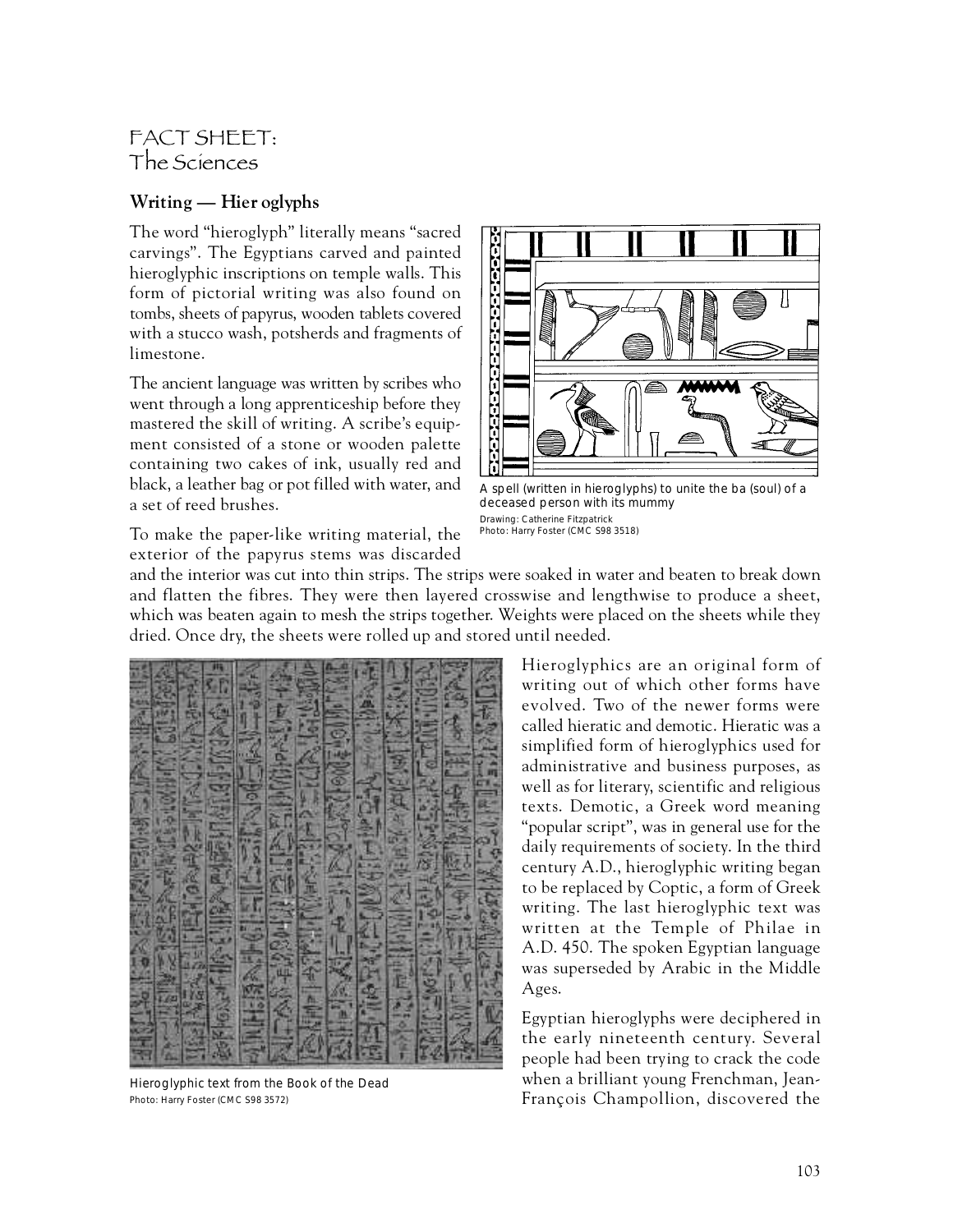secret to this ancient writing. After Thomas Young deciphered the demotic text, Champollion used the information to break the code by comparing the texts written on the Rosetta Stone. Three scripts were inscribed on the Stone: hieroglyphics, demotic and Greek. The text described a decree issued at Memphis (near Cairo) on March 27, 196 B.C. In 1828, Champollion published the results of his work in the famous "Précis" that marked the first real breakthrough in reading hieroglyphs.

Hieroglyphs are written in columns or in horizontal lines. They are generally read from right to left and from top to bottom. Sometimes the script is read from left to right. The reader can determine the orientation by looking at the animal and human figures — they face the beginning of the text. For example, if a figure faces right, the text should be read from right to left.

Words and names written in hieroglyphs were believed to have magical powers. For this reason, funeral texts and the names of the deceased were written on coffins and tomb walls. A name written in hieroglyphs embodied a person's identity. If it was obliterated, the person's identity was lost, along with his or her means to continue living in the afterworld. The names of pharaohs such as Tutankhamun and Queen Hatshepsut, for example, were removed from temple walls by their successors.

# Calendar

The Egyptian civil calendar was based on a year of 365 days, with twelve months and three seasons. It was invented in the third dynasty, around the time Djoser built the first pryamids. Each month had three ten-day weeks, for a total of 30 days. The last five days of the year corresponded to the birthdays of five deities: Osiris, Isis, Horus, Seth and Nephthys. Since the Egyptians did not take leap years into account, their calendar got further and further away from the actual seasons. This meant that at one point the summer months actually fell in winter. Only every 1,460 years did their calendar year synchronize with the seasonal year.



The Denderah zodiac with 36 decans, the constellations that enabled the Egyptians to tell the time at night. Each decan appeared on the horizon for about ten days. By observing the position of the decan, priests could determine the hour. CMC S97 10807

The three seasons corresponded to the cycle of the Nile and agriculture. New Year's day was on July 19 (in the Julian calendar) and marked the beginning of the first season, *akhet.* This was the time of the flooding of the Nile. The second season, during which the crops began to emerge, was called *peret* and started on November 16. Shemu, the third season, began on March 17. The last five days of the year, corresponding to the birthdays of the deities, were July 14 to 18, days which were considered unlucky and dangerous.

Besides the civic calendar, there was a religious calendar that marked the festivals and ceremonies associated with particular deities and temples. This calendar was based on a 29.5-day month, which made it more accurate according to the phases of agriculture and the astronomical cycle of the stars.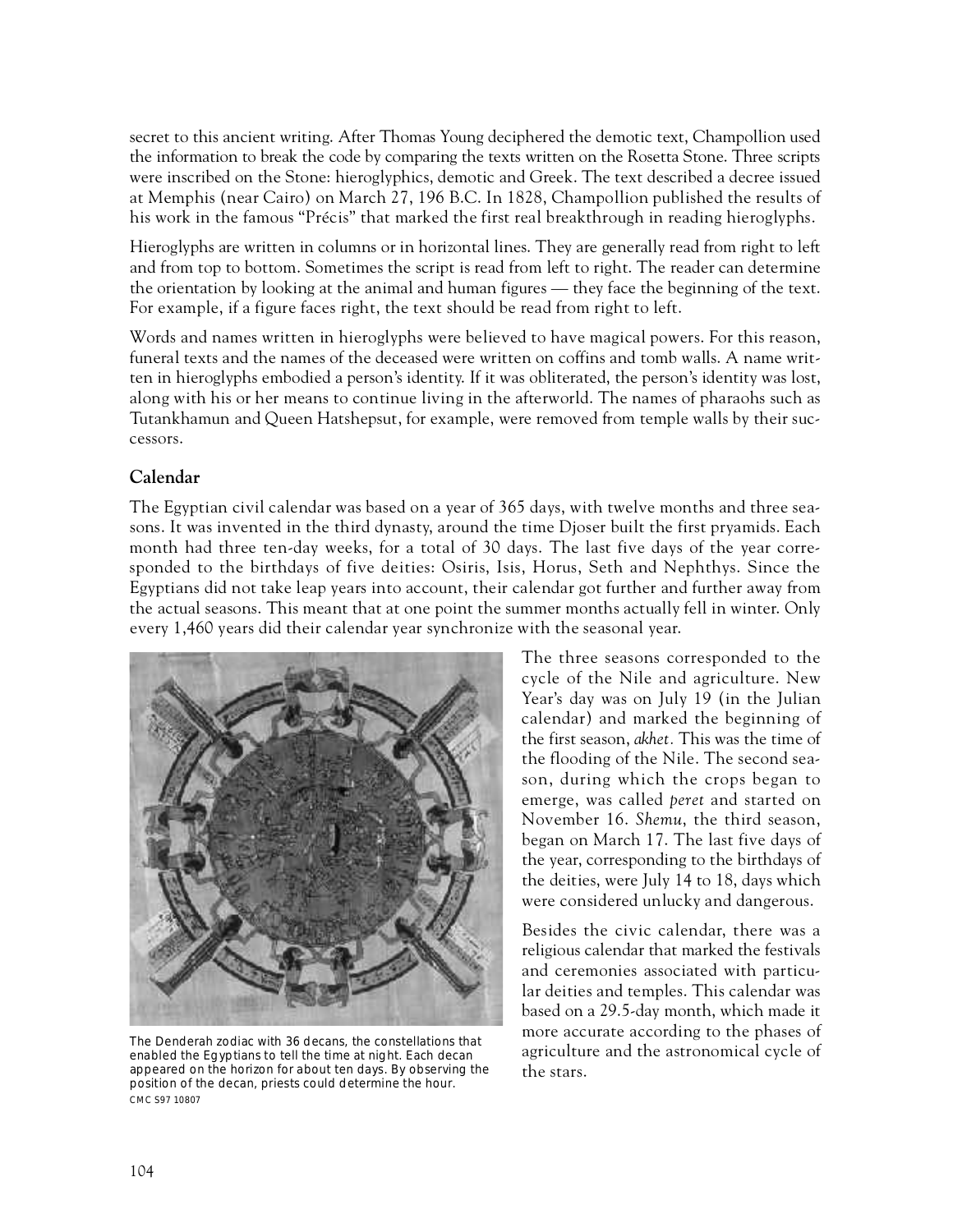#### Astronomy

Like many ancient peoples, the Egyptians studied the night sky, taking measurements from the stars to accurately align their pyramids and sun temples with the earth's four cardinal points. Taking sightings of the Great Bear and Orion with an instrument called a *merkhet* (similar to an astrolabe), astronomer-priests marked out the foundations of buildings with astonishing accuracy.

The Great Pyramid at Giza provides an example. This remarkable building has a footprint of



The pyramid of Chephren, the second-largest at Giza CMC ECD98-033 #99

over 13 acres and consists of approximately 6.5 million limestone blocks. Its four sides are accurately aligned to face north, east, south and west, with an error of less than half a degree. They are also virtually identical in length, with less than a 20-centimetre (8 inch) variance between one side and another.

The Egyptians believed that the gods lived in the Duat, the kingdom of Osiris. It was located in the region of the sky where Orion and Sirius rise heliacally just ahead of the sun at dawn on the summer solstice. Some Egyptologists have proposed that the Giza plaza, with its three large pyramids, the Sphinx and the Nile, is a mirror reflection of the Duat. The three pyramids represent the three stars in the belt of Orion, the Sphinx corresponds to the constellation Leo, and the Nile corresponds to the Milky Way. The concept of creating sacred landscape on earth that reflects the night sky is not uncommon in other ancient cultures. By building pyramids, temples and tombs aligned with stars and the earth's cardinal points, ancient peoples venerated their gods, bringing divine energy to the earth, which prevented the world from falling into chaos.



The Hall of Osiris in the Duat (Land of the Gods) Photo: Harry Foster (CMC S98 3575)

# **Mathematics**

Although the Egyptians lacked the symbol for zero, they calculated numbers based on the decimal and the repetitive (numbers based on the power of 10). Numbers were usually written from left to right, starting with the highest denominator. For example, in the number 2,525 the first number to appear on the left would be 2000, then 500, 20 and 5, as follows:

 $\mathbb{Z}^*$ CCCCC $\vee$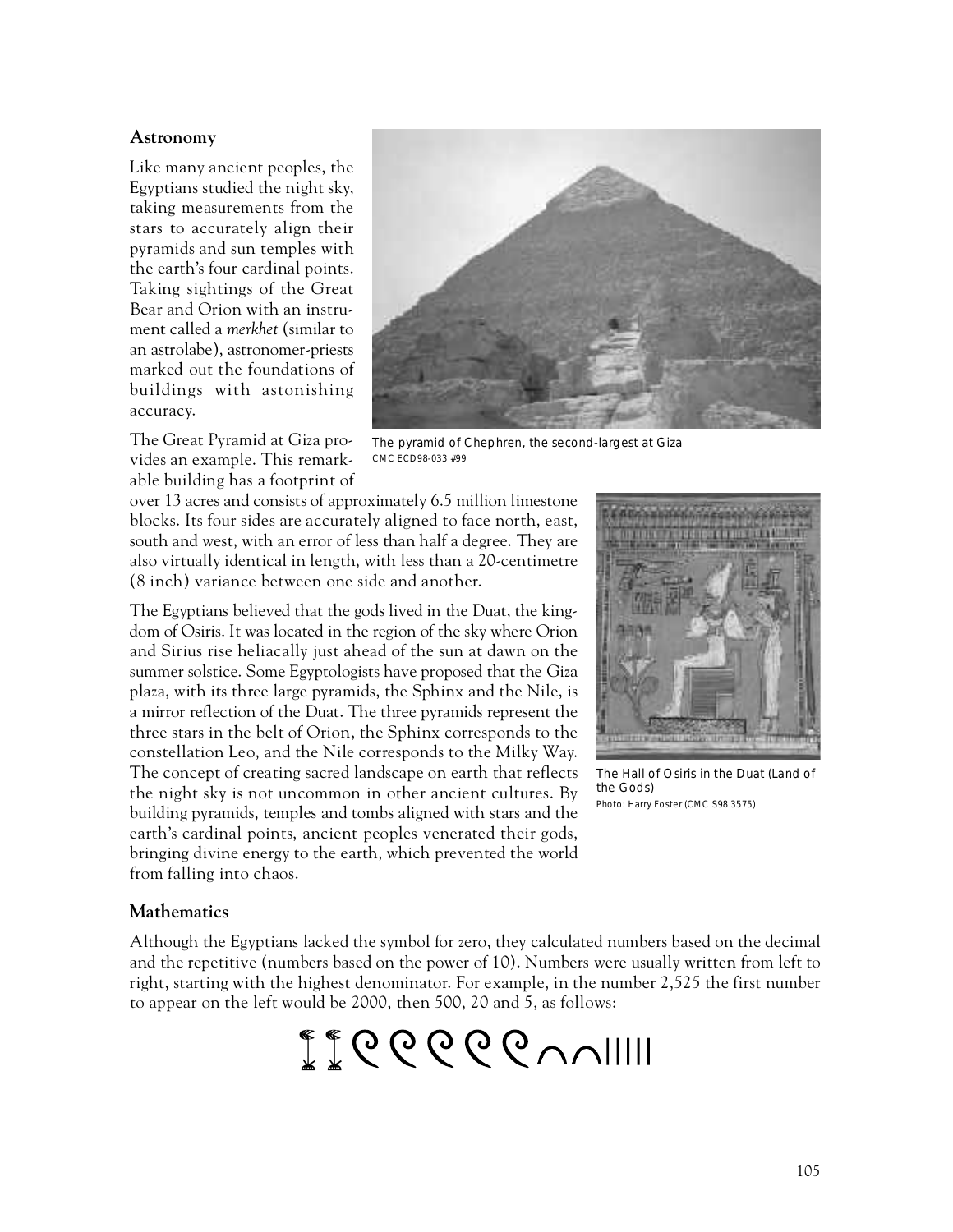



The Egyptians did not develop abstract mathematical formulas. They used the simple arithmetic of addition and subtraction. To multiply and divide, they referred to tables of duplication that gave the multiplier and the multiplicand. For example, to multiply 9 by 15, they would double and redouble the multiplier as follows:

| Multiplier    |   | Multiplicand |     |         |
|---------------|---|--------------|-----|---------|
| 1             | X | 15           | $=$ | 15      |
| $\mathcal{L}$ | X | 15           | $=$ | 30      |
| 4             | X | 15           | $=$ | 60      |
| 8             | X | 15           |     | $= 120$ |
| 16            | X | 15           |     | $= 240$ |

Once a multiplier was reached that was equal to half or more of the desired multiplier, no further doubling was required. For example, to arrive at the correct answer for  $9 \times 15$ , they would refer to the table  $(8 \times 15 = 120 \text{ plus } 1 \times 15 = 15)$  to arrive at 135 (120 + 15). Division was achieved by reversing this process.

The Egyptians knew about fractions and used special signs for two-thirds, three-quarters, four-fifths and five-sixths. They also had some basic knowledge of geometry, such as the fact that the area of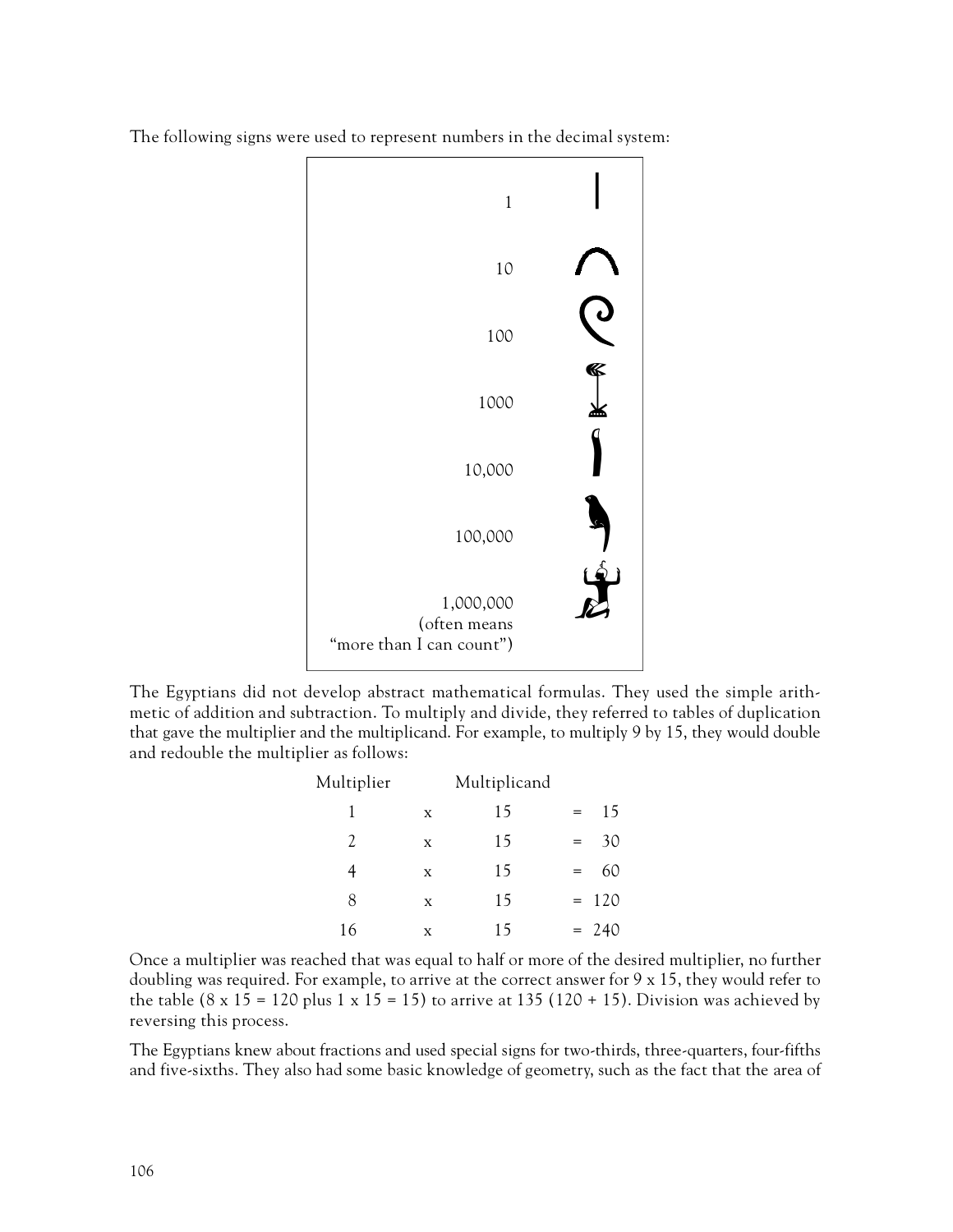

Colossal pillars and statues at Karnak Temple CMC ECD98-018 #16



Giant statues of Osiris in the courtyard of Ramses III, Karnak Temple CMC ECD98-021 #51

a rectangle was equal to its length multiplied by its width, and they were able to calculate the area of a circle according to the length of its diameter.

When building the pyramids; the hypostyle hall at Karnak, with its gigantic pillars and colossal statues; and the many temples and palaces throughout the land, architects and engineers used their knowledge of mathematics to design and develop the specifications. To calculate length, they used a cubit, which was equal to the length of the forearm, from the elbow to the tip of the thumb (approximately 52.3 centimetres or 20.6 inches). A cubit was subdivided into seven hands, each equalling one-seventh of a cubit. A short cubit, measuring 45 centimetres (17.7 inches) was also in use.

### **Medicine**

The doctors of ancient Egypt combined magic spells with remedies. If a person fell sick for no apparent reason, the illness was thought to be caused by the wrath of the gods or by an evil spirit that had entered the body. Both priests and doctors were called upon to heal the sick. The most common cure for maladies was an amulet and a magic spell to modify the incorrect behaviour that had caused the illness in the first place.

By the fifth century B.C., Egyptian doctors had their own specialization. Most of the doctors were men, and within their ranks there was a hierarchy. At the top were the Greatest Physicians of Lower and Upper Egypt, followed by the chief medical officer of the land. Under him were superintendents and inspectors of physicians, the chief of physicians and, at the bottom, the physicians themselves. Throughout the pharaonic times, the most sought-after positions were in the royal court. These doctors looked after the health of the pharaohs, their families and members of their court.

Although the Egyptians practised mummification, doctors did not understand the internal functioning of the body. They did not realize that the brain had anything



Brain hooks and other mummification tools Photo: Steven Darby (CMC S97 10830)